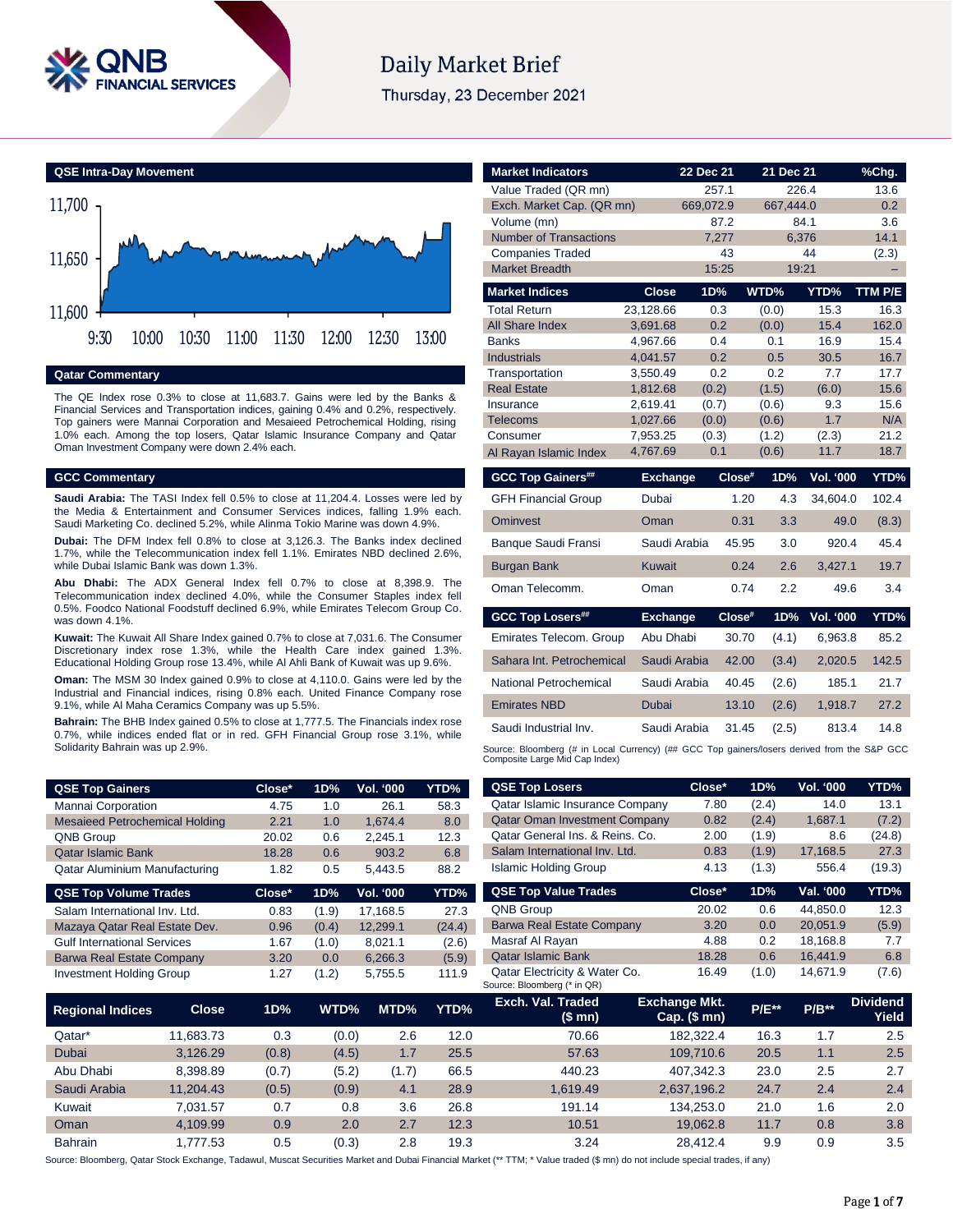### **Qatar Market Commentary**

- The QE Index rose 0.3% to close at 11,683.7. The Banks & Financial Services and Transportation indices led the gains. The index rose on the back of buying support from GCC and foreign shareholders despite selling pressure from Qatari and Arab shareholders.
- Mannai Corporation and Mesaieed Petrochemical Holding were the top gainers, rising 1.0% each. Among the top losers, Qatar Islamic Insurance Company and Qatar Oman Investment Company were down 2.4% each.
- Volume of shares traded on Wednesday rose by 3.6% to 87.2mn from 84.1mn on Tuesday. However, as compared to the 30-day moving average of 126.2mn, volume for the day was 30.9% lower. Salam International Inv. Ltd. and Mazaya Qatar Real Estate Dev. were the most active stocks, contributing 19.7% and 14.1% to the total volume, respectively.

| <b>Overall Activity</b>        | Buy $\%^*$ | Sell %*  | Net (QR)         |
|--------------------------------|------------|----------|------------------|
| Qatari Individuals             | 27.79%     | 27.74%   | 107,613.7        |
| <b>Qatari Institutions</b>     | 19.67%     | 36.99%   | (44, 523, 005.3) |
| Qatari                         | 47.46%     | 64.73%   | (44, 415, 391.7) |
| <b>GCC Individuals</b>         | 0.68%      | 0.53%    | 363,903.9        |
| <b>GCC</b> Institutions        | 9.31%      | 3.76%    | 14,267,964.5     |
| <b>GCC</b>                     | 9.98%      | 4.29%    | 14,631,868.4     |
| Arab Individuals               | 11.80%     | 12.17%   | (954, 742.5)     |
| <b>Arab Institutions</b>       | $0.00\%$   | $0.00\%$ |                  |
| Arab                           | 11.80%     | 12.17%   | (954, 742.5)     |
| <b>Foreigners Individuals</b>  | 2.71%      | 2.99%    | (714, 264.0)     |
| <b>Foreigners Institutions</b> | 28.05%     | 15.82%   | 31,452,529.7     |
| <b>Foreigners</b>              | 30.76%     | 18.80%   | 30,738,265.8     |

Source: Qatar Stock Exchange (\*as a % of traded value)

# **Global Economic Data and Earnings Calendar**

#### **Global Economic Data**

| <b>Date</b> | <b>Market</b> | <b>Source</b>                            | <b>Indicator</b>                  | <b>Period</b> | <b>Actual</b> | <b>Consensus</b>  | <b>Previous</b> |
|-------------|---------------|------------------------------------------|-----------------------------------|---------------|---------------|-------------------|-----------------|
| $12 - 22$   | US            | Mortgage Bankers Association             | <b>MBA Mortgage Applications</b>  | 17-Dec        | $-0.60%$      | $- -$             | $-4.00%$        |
| $12 - 22$   | <b>US</b>     | <b>Bureau of Economic Analysis</b>       | <b>GDP Annualized QoQ</b>         | 3Q            | 2.30%         | 2.10%             | 2.10%           |
| $12 - 22$   | US.           | <b>Bureau of Economic Analysis</b>       | <b>Personal Consumption</b>       | 3Q            | 2.00%         | 1.70%             | 1.70%           |
| $12 - 22$   | <b>US</b>     | <b>Bureau of Economic Analysis</b>       | <b>GDP Price Index</b>            | 3Q            | $6.00\%$      | 5.90%             | 5.90%           |
| $12 - 22$   | UK            | UK Office for National Statistics        | GDP QoQ                           | 3Q            | 1.10%         | 1.30%             | 1.30%           |
| $12 - 22$   | <b>UK</b>     | UK Office for National Statistics        | <b>GDP YoY</b>                    | 3Q            | 6.80%         | 6.60%             | 6.60%           |
| $12 - 22$   | <b>UK</b>     | UK Office for National Statistics        | Private Consumption QoQ           | 3Q            | 2.70%         | 2.00%             | 2.00%           |
| $12 - 22$   | <b>UK</b>     | <b>UK Office for National Statistics</b> | Government Spending QoQ           | 3Q            | $-0.50%$      | 0.90%             | 0.90%           |
| $12 - 22$   | UK            | UK Office for National Statistics        | Gross Fixed Capital Formation QoQ | 3Q            | $-0.90%$      | 0.80%             | 0.80%           |
| $12 - 22$   | <b>UK</b>     | <b>UK Office for National Statistics</b> | <b>Exports QoQ</b>                | 3Q            | $-3.50%$      | $-1.90\%$         | $-1.90%$        |
| $12 - 22$   | <b>UK</b>     | UK Office for National Statistics        | Imports QoQ                       | 3Q            | 1.10%         | 2.50%             | 2.50%           |
| $12 - 22$   | <b>UK</b>     | UK Office for National Statistics        | Total Business Investment QoQ     | 3Q            | $-2.50%$      | 0.40%             | 0.40%           |
| $12 - 22$   | <b>UK</b>     | UK Office for National Statistics        | Total Business Investment YoY     | 3Q            | 2.60%         | 0.80%             | 0.80%           |
| $12 - 22$   | France        | <b>INSEE National Statistics Office</b>  | <b>PPI MoM</b>                    | <b>Nov</b>    | 3.50%         | $\qquad \qquad -$ | 2.90%           |
| $12 - 22$   | France        | <b>INSEE National Statistics Office</b>  | PPI YoY                           | Nov           | 17.40%        | $-$               | 15.20%          |

Source: Bloomberg (s.a. = seasonally adjusted; n.s.a. = non-seasonally adjusted; w.d.a. = working day adjusted)

#### **Earnings Calendar**

| --<br><b>Tickers</b> | <b>Company Name</b> | Date of reporting 4Q2021 results | No. of days remaining | Status |
|----------------------|---------------------|----------------------------------|-----------------------|--------|
| <b>ABQK</b>          | Ahli Bank           | 3-Jan-22                         |                       | Due    |

Source: QSE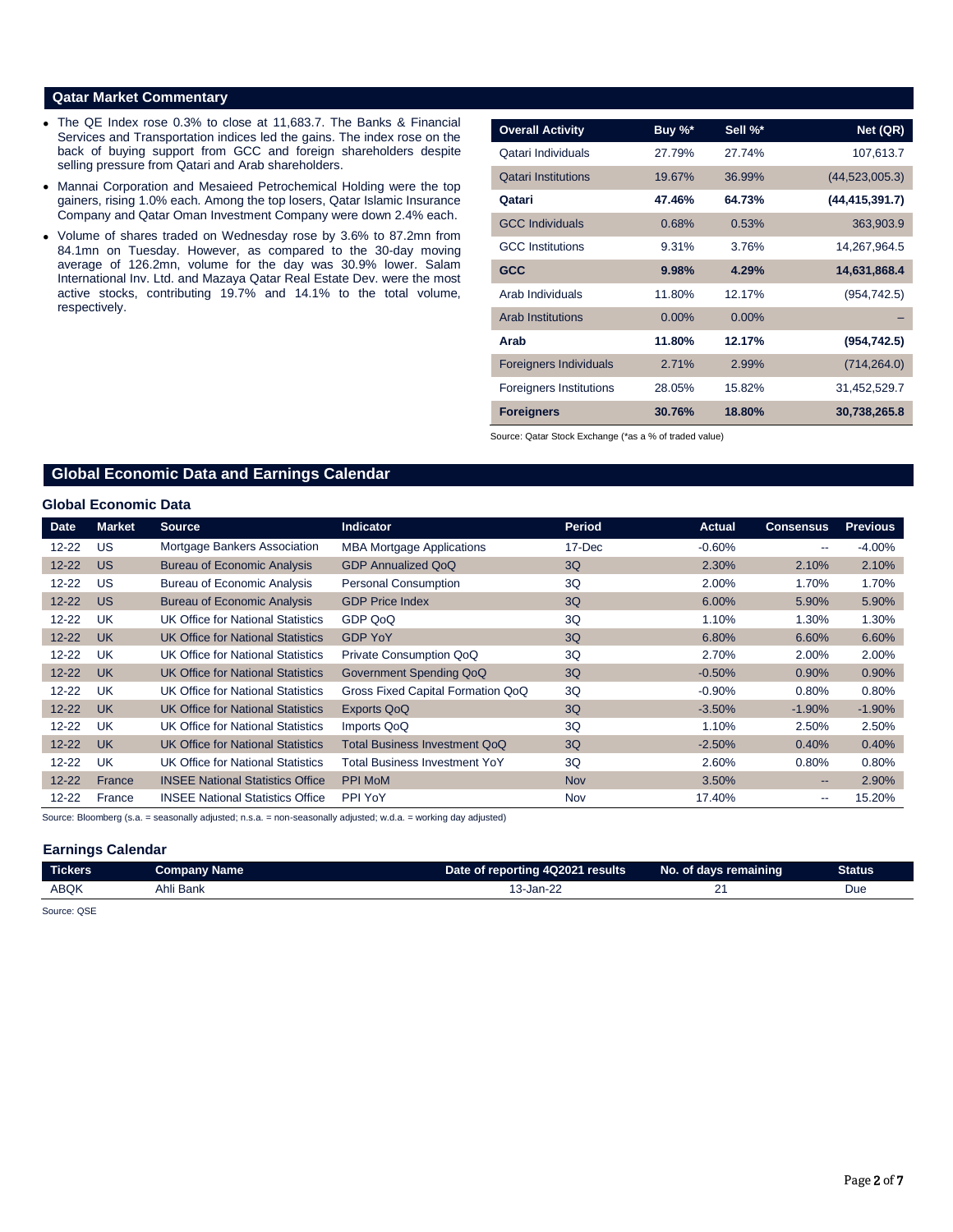### **News**

- **Qatar**
- **QNBFS: Assets of Qatari banks rise 6.7% to QR1.795tn in November 2021 –** Qatari banks' total assets have increased 0.2% month-on-month (MoM), up 6.7% year to date (YTD) in November to reach QR1.795tn, according to QNB Financial Services (QNBFS). The loan book went up by 0.5% MoM last month to reach QR1,213.8bn, while deposits fell 0.2% in November to QR963.8bn, QNBFS said. Loans grew by 7.5% YTD for 2021, compared to a growth of 8.6% in 2020. Loans grew by an average 8.5% over the past five years (2016-2020), QNBFS said. Private sector pushed the credit upwards (up 1.1% MoM in November). Loans to deposits ratio (LDR) went up to 125.9% in November compared to 125.1% in October. Nonresident deposits declined by 3% MoM (+13.2% YTD 2021) in November resulting in the overall deposits drop. Public sector deposits went up by 1.5% MoM (+7.6% YTD). Looking at segment details, the government institutions' segment (represents 57% of public sector deposits) moved up by 2.1% MoM (+3.0% YTD 2021). The semi-government institutions' segment increased by 3.2% MoM (+20.7% YTD 2021). The government segment declined by 0.4% MoM (+11.4% YTD). Private sector deposits went up by 0.7% MoM (+1.5% YTD 2021). On the private sector front, the consumer segment moved down by 0.2% MoM (+1.5% YTD) while the companies and institutions' segment went up by 1.8% MoM (+1.5% YTD 2021). The overall loan book increased by 0.5% in November, QNBFS noted. (Gulf-Times.com, Qatar Tribune)
- **Major sport events offer economic gains for Qatar's private sector, says chamber Executive –** The successful staging of major sports events like the 2021 FIFA Arab Cup has triggered a "positive economic impact," especially among stakeholders in Qatar's private sector, a top Qatar Chamber official has said. Qatar Chamber first Vice-Chairman Mohamed bin Towar Al-Kuwari stressed that hosting sporting events not only puts the country under the international spotlight but also attracts many tourists, creating a 'trickledown effect' on the local economy. "There is a lot of movement seen in different sectors in the country, such as hospitality, travel and tourism, services, transportation, food and beverage (F&B), commercial and retail, and even contracting services, among others because of the influx of many visitors who will watch these events," Al-Kuwari told Gulf Times. He said: "In all directions, it is very positive, which is why we need to continue hosting more sporting events, considering that the negative effect of the Covid-19 pandemic on the country has been successfully managed by the government." Al-Kuwari emphasized that the recent conclusion of the FIFA Arab Cup 2021 provided Qatar a wealth of experience, making it well-prepared to host the FIFA World Cup next year. (Gulf-Times.com)
- **Contractors reimburse QR82.35mn to workers –** To date QR82.35mn has been reimbursed by contractors under the Universal Reimbursement Scheme launched by the Supreme Committee for Delivery & Legacy (SC) to combat the illegal practice of charging workers recruitment fees. This was announced by the SC on Wednesday in a statement about its participation in an event to mark International Migrants Day. Held by the International Organization of Migration's mission in Qatar, the event discussed different ways Qatar has successfully implemented the Global Compact for Safe, Orderly and Regular Migration, an international agreement that addresses all aspects of international migration. (Gulf-Times.com)
- **BLDN board of directors to meet on December 27 –** Baladna (BLDN) has announced that its board of directors will be holding a meeting on December 27, 2021 to discuss the following

agenda. (1) Acknowledge the Minutes of the last Board of Directors meeting dated October 28, 2021. (2) Approve Baladna's Budget for the year 2022. (3) Approve Baladna's Board of Directors meetings calendar "tentative" for the year 2022. (4) Present the proposed amendments to the Company's Articles of Association in compliance with Law No. (8) of 2021 dated 29 July 2021, amending some provisions of the Commercial Companies No. (11) of 2015. (5) Any other business. (QSE)

- **Qatar Airways Privilege Club extends members' tier status until December 2022 –** Qatar Airways Privilege Club continues to honor the loyalty of its valued members by extending their tier status until December 2022. This initiative will benefit all Silver, Gold and Platinum members whose tier status is due for renewal between December 2021 and December 2022. The tier validity of these members would be automatically extended to December 31, 2022. (Gulf-Times.com)
- **Cabinet stresses importance of Covid vaccine booster –** The Cabinet has underlined the importance of eligible people receiving the Covid-19 vaccine booster dose to ensure high levels of protection and contribute to maintaining the stability of the health situation in Qatar. (Gulf-Times.com)
- **Indosat Ooredoo expects 25% increase in data traffic during Christmas, New Year's holidays –** Indonesian operator Indosat Ooredoo expects to see a 20-25% increase in data traffic in its network compared to regular days, with the highest growth expected to occur in the Bodetabek, West Java, Central Java, East Java, and North Sulawesi. The network capacity prepared is 44 PB (Petabytes) per day. Entering the beginning of the 2021 NARU holiday period, Indosat Ooredoo has already recorded a 10% increase in data traffic nationwide. (Bloomberg)
- **Indosat Ooredoo prepares 44-petabyte capacity –** Indosat Oordeoo, a telecommunications provider in Indonesia, prepares a network capacity of 44 PB per day to meet the needs of the community's digital activity which is predicted to increase during Christmas and New Year (Nataru) holidays. Based on the trend analysis conducted, Indosat Ooredoo predicts a 20-25% increase in data traffic compared to regular days, with the highest growth expected to occur in the Bodetabek, West Java, Central Java, East Java, and North Sulawesi. The network capacity prepared is 44 PB (Petabytes) per day, more than enough to serve peak data traffic with the expansion of videobased platforms. Entering the beginning of the 2021 NARU holiday period, Indosat Ooredoo has already recorded a 10% increase in data traffic nationwide, said a press release. (Bloomberg)

# **International**

 **US consumer confidence perks up; economy poised for stronger 2021 finish –** US consumer confidence improved further in December, suggesting the economy would continue to expand in 2022 despite a resurgence in COVID-19 infections and reduced fiscal stimulus. The survey from the Conference Board on Wednesday showed more consumers planned to buy a house and big-ticket items such as motor vehicles and major household appliances as well as go on vacation over the next six months. Inflation concerns eased a bit and households remained upbeat about the labor market. This will likely help to underpin consumer spending even as government income to households is diminishing. President Joe Biden's signature \$1.75tn domestic investment bill known as Build Back Better (BBB), which aims to expand the social safety net and tackle climate change, suffered a blow on Sunday when moderate Democrat Senator Joe Manchin said he would not support it. That prompted economists to slash their growth estimates for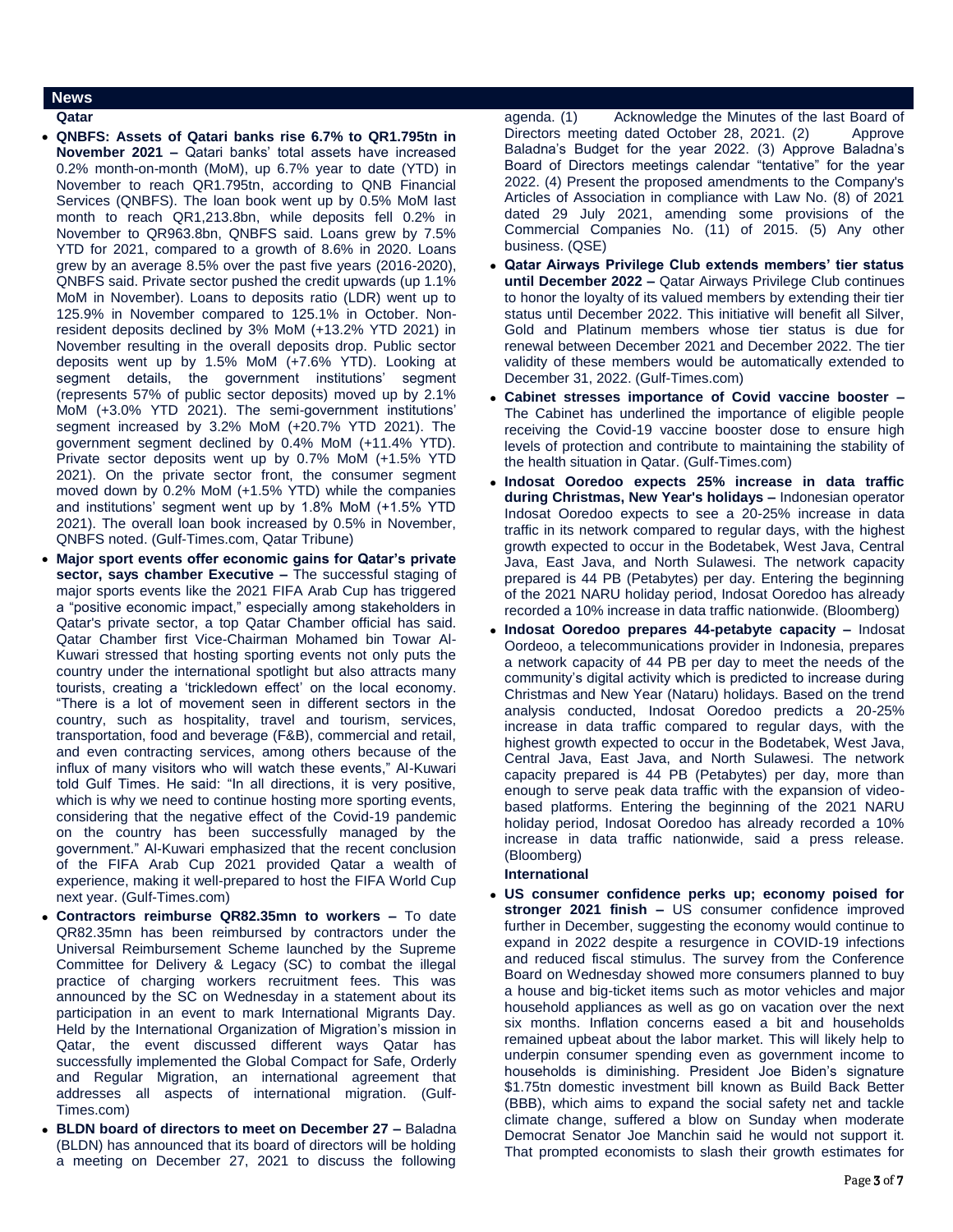next year. The Conference Board's consumer confidence index increased to a reading of 115.8 this month from an upwardly revised 111.9 in November. Economists polled by Reuters had forecast the index rising to 110.8 from the previously reported reading of 109.5. The cut-off date for the survey, which places more emphasis on the labor market, was December 16. Consumers' assessment of current business and labor market conditions was little changed, but their short-term outlook for income, business and labor market conditions was upbeat, which the Conference Board viewed as "setting the stage for continued growth in early 2022." Consumers' inflation expectations over the next 12 months fell to 6.9% from a more than 13-year high of 7.3%. Its so-called labor market differential, derived from data on respondents' views on whether jobs are plentiful or hard to get, slipped to a still-high reading of 42.6 this month from 44.7. (Reuters)

- **US existing home sales rise in November; supply remains tight –** US home sales increased for a third straight month in November, but supply remained tight, keeping house prices elevated and squeezing first-time buyers out. Existing home sales rose 1.9% to a seasonally adjusted annual rate of 6.46mn units last month, the National Association of Realtors said on Wednesday. Sales rose in the most affordable Midwest region and the densely populated South as well as the West. They were unchanged in the Northeast. Economists polled by Reuters had forecast sales rising to a rate of 6.52mn units. Home resales, which account for the bulk of US. home sales, fell 2.0% on a YoY basis. Strong demand for housing is being driven by both individual buyers and investors, who renovate and then resell the homes to take advantage of the hot housing market. But supply has continued to lag, keeping house price elevated. There is a record backlog of houses authorized for construction but not yet started, according to government data published last week. Builders are struggling with worker shortages, expensive materials and delays getting supplies. The median existing house price increased 13.9% from a year earlier to \$353,900 in November. Higher prices and rising mortgage rates could cool demand somewhat next year. The 30-year fixed-rate mortgage averaged 3.12% last week, ticking up from 3.10% in the prior week, according to data from mortgage finance agency Freddie Mac. A report from the Mortgage Bankers Association on Wednesday showed the volume of mortgage applications slid to the lowest in nearly two years last week on the back of a 3% drop in applications for loans to purchase a home. (Reuters)
- **UK economy grew more slowly than thought before Omicron hit –** Britain's economy grew more slowly than previously thought in the July-September period, before the Omicron variant of the coronavirus posed a further threat to the recovery later in the year, official data showed on Wednesday. GDP in the world's fifth-biggest economy increased by 1.1% in the third quarter, weaker than a preliminary estimate of growth of 1.3% as global supply chain problems weighed on manufacturers and building firms. That was slower than the economy's 5.4% bounce-back in the second quarter when many coronavirus restrictions were lifted, the Office for National Statistics said. Investors are braced for a further slowdown in the fourth quarter of 2021 and a weak start to 2022 due to a rise in COVI9-cases caused by Omicron which has hurt Britain's hospitality and leisure sector and hit retailers. Prime Minister Boris Johnson has ruled out new COVID restrictions in England before Christmas but said he might have to act afterwards. Scotland and Wales have tightened controls. "Although the economy has got better at coping with restrictions with each new wave, the possibility of tighter restrictions in January is further darkening the outlook for GDP," Bethany Beckett, an economist with consultancy Capital Economics, said. The ONS

said households dipped into their lockdown savings to finance their spending. The savings ratio fell to 8.6% of disposable income, down from almost 11% in the second quarter. Weakness in the health sector, where test and trace work and vaccinations tailed off, and among hairdressers were partly behind the cut to the third-quarter growth estimate. A fall in energy output, after a surge in demand during a cold spring in the second quarter, also weighed. The slump in Britain's economy last year was now estimated at 9.4%, revised from a 9.7% crash, and the ONS believed GDP in September was 1.5% below where it was at the end of 2019, revised up from the previous estimate of 2.1%. However, Britain's progress towards regaining its pre-pandemic economic size, in inflation-adjusted terms, remained behind that of most other big rich economies such as France, Germany and the United States, the ONS said. Business investment fell by 2.5% in the third quarter from the previous three months and was nearly 12% below its prepandemic level. (Reuters)

- **CBI: UK businesses report weakest growth since last lockdown –** British businesses have reported their weakest growth since the country was under lockdown earlier this year and they expect a further slowdown in early 2022, the Confederation of British Industry (CBI) said on Thursday. The CBI's monthly growth indicator - which combines surveys of output from manufacturers, retailers and other services companies - fell 11 points to +21 in the three months to December, the lowest since the three months to April. Growth was expected to slow again in the coming three months as the Omicron variant of the coronavirus weighs on the economy. "Substantial challenges remain for businesses heading into Christmas: labor and materials shortages, rising costs and new COVID measures are restricting businesses' ability to trade during this crucial period," CBI Lead Economist Alpesh Paleja said in a statement. Prime Minister Boris Johnson has ruled out new COVID restrictions in England before Christmas but said he might have to act afterwards. Scotland and Wales have tightened controls. Alpesh said finance minister Rishi Sunak's announcement on Tuesday of 1bn pounds (\$1.33bn) in support for hospitality and leisure firms would provide a breathing space. "But with the potential of further measures still weighing on firms, the government must monitor the situation closely and ensure that any new restrictions go in lock-step with further targeted cashflow support," he said. Despite the slowdown, the CBI's growth gauge remained a long way above its long-run average of +4. Only manufacturers saw an acceleration in growth in the three months to December. Business and professional services, consumer services and distribution firms all reported slower growth, the CBI said. (Reuters)
- **UK car plants have worst November since 1984 –** British car manufacturers had their slowest November in 37 years as the sector struggled to cope with the impact of the coronavirus pandemic on global supply chains, industry data showed on Thursday. Car production fell by 28.7% compared with November 2021 to 75,756 units, despite a 53% increase in electric vehicle output, the Society of Motor Manufacturers and Traders (SMMT) said. It was the fifth consecutive month of decline and represented the worst November performance since 1984. Some of the fall was due to the permanent closure of a Honda's car factory in July but SMMT Chief Executive Mike Hawes said the figures were "incredibly worrying" and underscored the severity of the industry's situation. It the first 11 months of 2021, British car production of just under 800,000 units was down by 433,000 compared with 2019, before the pandemic hit. "COVID is impacting supply chains massively, causing global shortages - especially of semiconductors - which is likely to affect the sector throughout next year," Hawes said.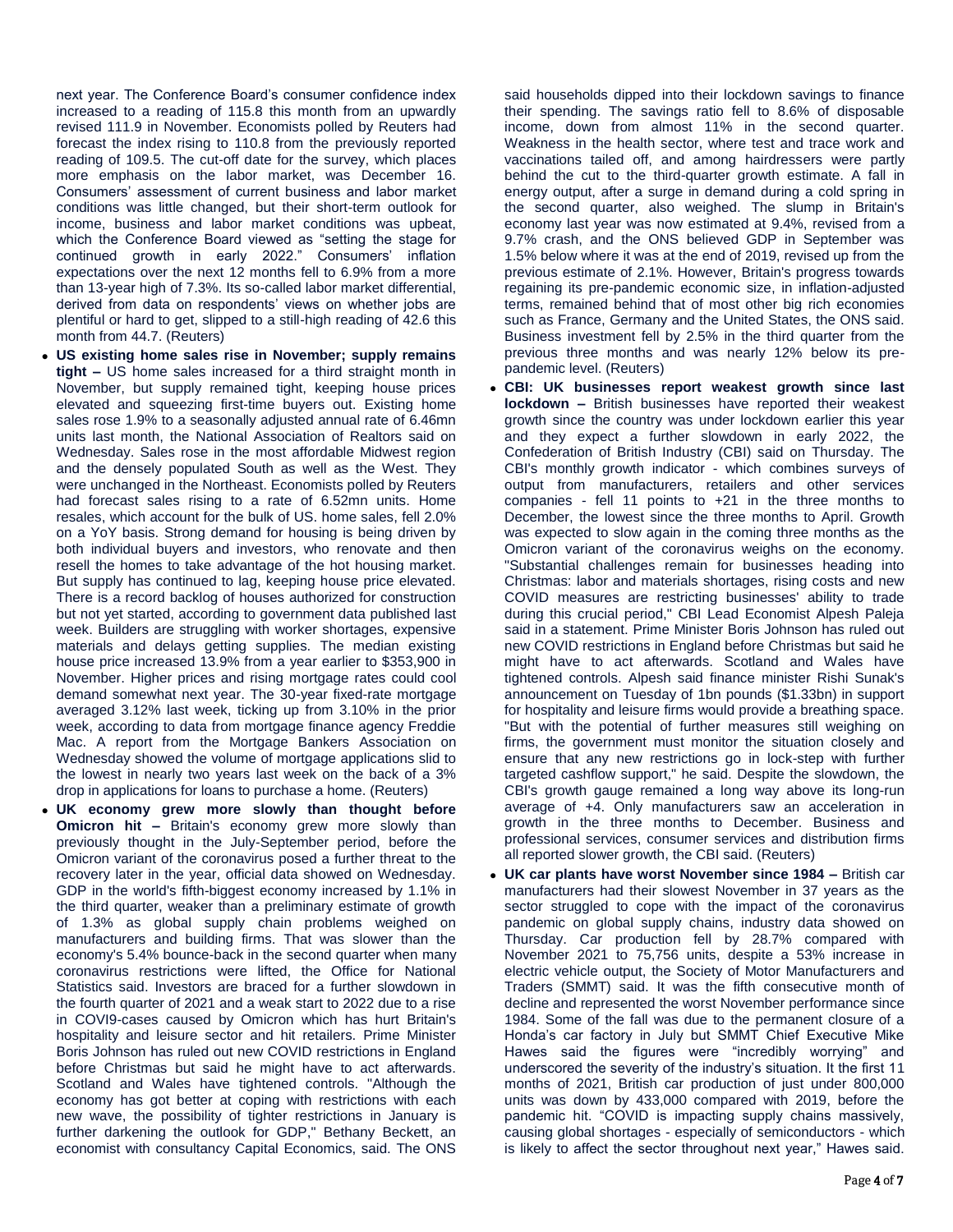The risks of a new economic slowdown caused by the Omicron variant of the coronavirus and rising inflation represented the toughest business environment in decades, Hawes said. (Reuters)

- **Greek economy seen growing 5.0% in 2022, central bank says –** Greece's economy is projected to grow 5.0% next year after expanding an expected 7.2% this year, the country's central bank said in an interim monetary policy report. "In 2022 the economy's growth rate is projected to reach 5.0% and 3.9% in 2023, provided the economy continues to be significantly boosted from tourism, the euro zone's recovery and the acceleration of investments," the Bank of Greece said in the report. The Bank of Greece said the recent deterioration of epidemiological data, combined with the population's low vaccination coverage relative to the European average, increases uncertainty and the risks for economic growth. Still, medium- to long-term prospects for Greece's economy remain "very positive", supported by the launch of investment projects and reforms associated with the National Recovery and Resilience Plan. "Consumer expenditure is expected to continue to increase over the next two years, albeit at a more moderate pace, in line with rising employment" the report said. Strong inflationary pressures this year largely reflect base effects from negative inflation in 2020 and sharp increases in energy, food and imported intermediate product prices, it said. But Greece's inflation rate remains one of the lowest in the Eurozone and for 2021 as a whole it is not expected to exceed 0.6%. Greece is expected to receive around 40bn Euros from the EU's multiannual 2021-2027 budget and 32bn from the European recovery fund NextGenerationEU, while also attracting foreign direct investment, the Bank of Greece said. (Reuters)
- **Japan raises FY2022 GDP growth estimate amid risks to outlook –** Japan upgraded on Thursday its growth projections for the next fiscal year starting in April, saying it expected gross domestic product (GDP) to hit a record even amid risks from the Omicron variant and supply constraints, Cabinet Office officials said. The growth projection was raised to 3.2% for fiscal 2022 from a forecast 2.2% real GDP growth seen at a mid-year review in July, helped by a record extra stimulus budget approved by parliament this week. It would be the fastest growth since fiscal 2010 when the economy grew 3.3% in the aftermath of the global financial crisis. The stimulus spending is expected to push up GDP by 1.5% this fiscal year and 3.6% next fiscal year, the officials said. But the government sharply downgraded Japan's real GDP estimates to 2.6% in the current fiscal year ending in March from 3.7% previously, as the prolonged COVID-19 pandemic and supply constraints in chip production weigh on the recovery. Given these factors, the government said the economy's return to pre-pandemic levels will be delayed into the fiscal year-end next March from the previous forecast of by December. "The economy has shown signs of picking up, so we must ensure the current positive momentum moves to sustainable economic recovery," a Cabinet Office official told reporters. "We have not yet reached autonomous growth but we're making steady progress to generate a virtuous cycle of growth and wealth distribution." The revised forecasts were approved by Prime Minister Fumio Kishida's cabinet on Thursday. It will provide the basis for the fiscal 2022 budget to be compiled on Friday. Japan's economy, the world's third largest, contracted an annualized 3.6% in the July-September quarter following a resurgence of COVID-19 cases, putting a drag on private consumption that makes up more than half of GDP. Japan has lagged behind other advanced nations in embarking on exiting crisis-mode stimulus, keeping policymakers under pressure to continue aggressive fiscal and monetary stimulus. (Reuters)
- **Japan plans record annual budget for election year –** Japan is set to unveil another record annual budget this week as Prime Minister Fumio Kishida adds to the world's heaviest debt load with more spending ahead of an election next summer. The budget for the year starting in April will increase to ¥107.6tn (\$943bn), according to a report in the Nikkei newspaper yesterday. That's up around 0.9% from the initial spending plan for last year, though final expenditure is typically inflated by extra budgets as the year goes on. Tax income is expected to rise to a record ¥65.2tn, enabling new bond issuance to be limited to ¥36.9tn, according to the report. The current fiscal year's initial budget required issuance of ¥43.6tn. While the jump in forecast tax income indicates that the government's efforts to support households and fi rms during the pandemic has reduced the amount of scarring to the economy, the bond issuance shows Japan is still having to borrow more than a third of the funds it needs to pay for its annual spending. "While that would be a record budget, at this stage I think the finance ministry has managed to hold outlays down in relative terms," said Yuichi Kodama, chief economist Meiji Yasuda Research Institute. "The problem is that Japan's system allows for spending to balloon with its extra budgets, which aren't scrutinized as closely." The annual budget will fund some of the spending for Kishida's recent stimulus package of more than \$690bn that aimed to shore up a recovery from Covid that is now facing the challenge of the new Omicron variant. Despite the spread of that variant in the US and Europe, Japan has so far managed to avoid a major outbreak. While 73% of new cases reported in the US were identified as Omicron last week, Japan has registered less than 70 Omicron cases as of last weekend. The combined spending is also aimed at setting the foundations for what the premier calls a new form of capitalism that distributes income more evenly and takes a longer-term perspective. (Bloomberg)
- **Brazil's rate on new public debt issues hits 3-year high –** Brazil's rate on new domestic debt issues rose in November to the highest level since Aug. 2018, the treasury said on Wednesday, as the central bank drives an aggressive monetary tightening cycle to tame double-digit inflation. The average rate on new local debt issued in the 12 months to November rose to 8.02% from 7.48% in the previous month, while the average rate on the domestic federal debt stock climbed to 8.52% from 8.29%. Brazil's benchmark interest rate ended November at 7.75%, but the central bank raised it to 9.25% earlier this month and already signaled another 150 basis points hike in February. The bank vowed to do whatever it takes to curb inflation that has reached 10.74% in the 12 months to November, pushed by a weaker currency, severe drought and higher fuel prices. "In the domestic market we are experiencing an interest rate-hike cycle and this is affecting debt cost statistics," said Luis Felipe Vital, head of debt management, in an online press conference. Despite the outlook of even higher interest rates in 2022, which will further pressure debt issuance rates, Vital pointed out that decelerating inflation should give the government some relief. Bonds linked to the benchmark interest rate accounted for 36.69% of total public debt in November, with inflation-linked bonds accounting for 29.32%. Brazil's federal public debt increased 2.34% in November from the month before to 5.499tn Reais (\$966.38bn), the treasury said on Wednesday, adding that the total domestic debt stock climbed 2.48% to 5.233tn Reais. (Reuters)

### **Regional**

 **Fitch: higher oil prices will stem medium-term rise in gulf debt –** An upward trend in debt issued by government-related entities (GRE) across the six countries comprising the Gulf Cooperation Council is probably over in the medium term,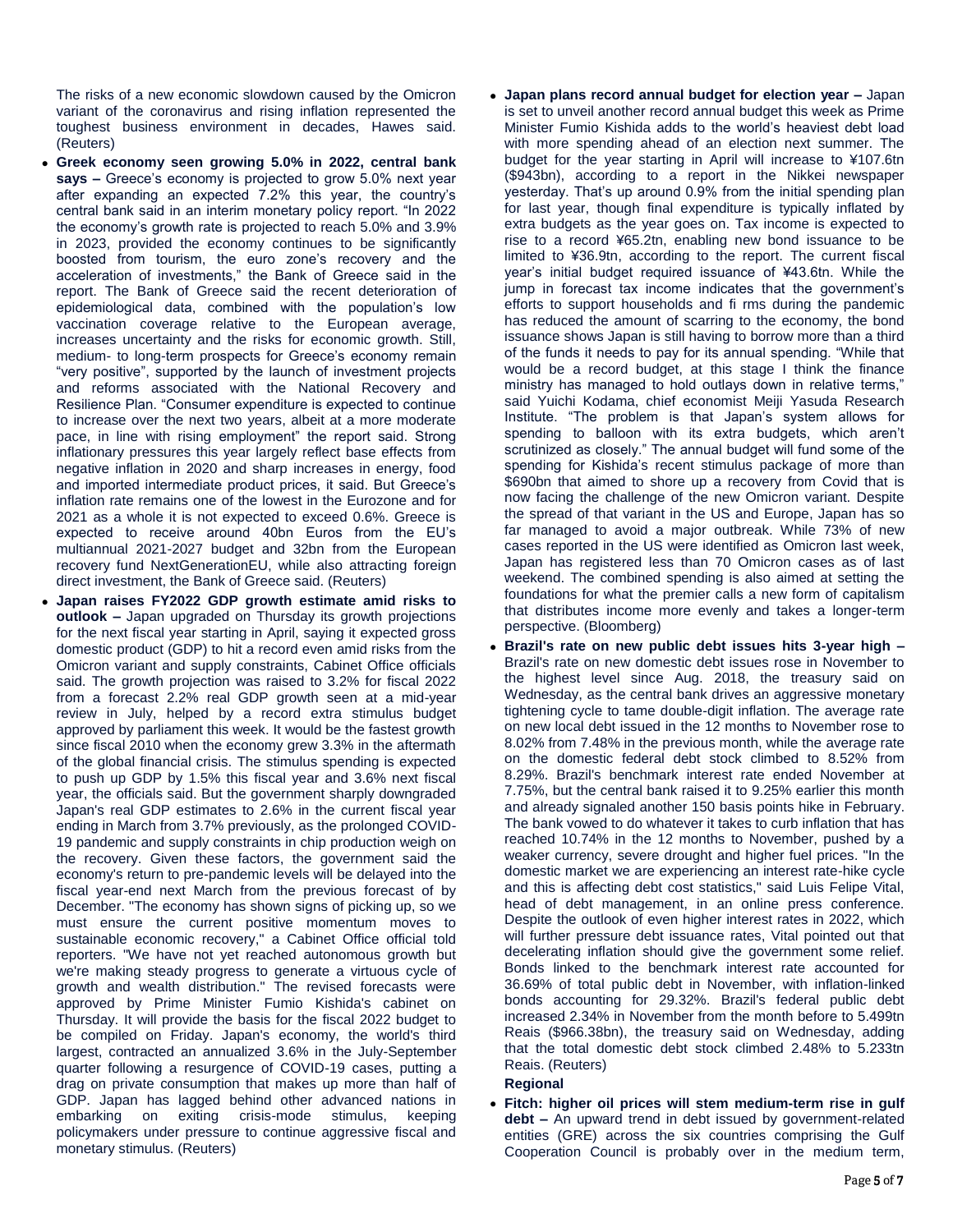helped by higher oil prices and a partial recovery from the pandemic, according to Fitch Ratings. GRE debt levels remain higher than before the pandemic in most countries, Fitch says. Upward trend in GRE debt/GDP could resume amid focus on national economic agendas and a drive for job creation, diversification and the energy transition. (Bloomberg)

- **ACWA Power appoints Turton as Chief Investment Officer, Muhaidib as Deputy CFO –** ACWA Power, a listed Saudi developer, investor and operator of power generation, water desalination and green hydrogen plants, said in a statement that it's appointing new executives while its Chief Portfolio Management Officer is stepping down. ACWA Power brought on board Clive Turton as Chief Investment Officer. Turton joined ACWA Power from Vestas, where he served as President for the Asia- Pacific, or APAC, region. During his tenure, he oversaw operations of 3,500 employees and grew Vestas' operations in markets like India, Vietnam, Australia, Sri Lanka, Taiwan, and Japan. (Zawya)
- **Jahez to start tomorrow collecting \$427mn in Nomu's biggest IPO in 2021 –** Saudi online food delivery platform Jahez International Co.'s IPO subscription starts tomorrow, Dec. 23, in what would be considered this year's biggest IPO on the parallel market Nomu. The IPO that will run through Dec. 26, 2021 will help the company raise \$427mn. (Zawya)
- **SAIB's board proposes 33% capital increase –** The board of Saudi Investment Bank (SAIB) has recommended a 33.33% capital increase by capitalizing part of the statutory reserve by distributing one share for every three shares. The capital will rise to SR10bn, compared to SR7.5bn, distributing over 1bn shares, according to a bourse filing on Wednesday. (Zawya)
- **Saudi Arabia's CMA approves IPO application of digital security firm Elm –** Saudi Arabia's Capital Markets Authority (CMA) said on Wednesday it has approved an initial public offering digital security firm Elm, which is owned by the kingdom's sovereign wealth fund. The market regulator said it approved an application for an offering of 24mn shares, which represents 30% of Elm's share capital.
- **UAE's ICV program to redirect AED55bn for Emirati services, products –** The UAE has started implementing the In-Country Value Program (ICV) on the procurement policies of all 45 federal government entities in order to develop the competitive advantage of national products and services. The program will contribute to redirecting more than 42% of the purchases and contract expenses of government entities and major companies to the national economy, which will raise the demand for Emirati services and products from the current AED33bn to AED55bn by 2025. Also, the number of approved suppliers will increase to 7,300 companies. (Zawya)
- **Dubai Depa's unit Vedder secures project worth more than \$21mn –** Dubai-based interiors firm Depa has secured a project award of \$21.4mn through its German-based key business unit Vedder. In a filing to Nasdaq Dubai on Wednesday, the company said the project comprised a luxury interior fit-out package for a new-build superyacht project for a long-standing client. Kevin Lewis, Depa's Group Chief Executive Officer, commented: "This is an important award which further strengthens Vedder's backlog position. Following a slowdown in project awards during early 2021 as a result of Covid-19 lockdowns, it is pleasing to see Vedder secure this key project on top of the two recently announced awards of similar significance." (Zawya)
- **Abu Dhabi's ADNOC starts \$3.6bn project to cut emissions –** Abu Dhabi's state oil and gas company announced a \$3.6bn project to reduce emissions from its offshore production facilities. Abu Dhabi National Oil Co. and Abu Dhabi National

Energy Co., known as Taqa, will build a subsea cable to help power the operations with cleaner energy than the natural gas they currently run on. The plan is part of efforts by the UAE to neutralize carbon emissions by 2050. It is expected to reduce the carbon footprint of ADNOC's offshore operations by more than 30%, according to the company. The project will be funded by a special purpose vehicle, ADNOC and Taqa said in statements. The companies will each hold a 30% stake, with Korea Electric Power Corp., Japan's Kyushu Electric Power Co. and Electricite de France SA owning the rest. The consortium will develop and operate the transmission system, which will have a capacity of 3.2 gigawatts. (Bloomberg)

- **Minor sells Thai assets worth \$104.8mn to Abu Dhabi fund –** Minor International divested 40% of its stake in four Thailand hotels and a shopping mall to the Abu Dhabi Fund for Development for \$104.8mn as part of a new joint venture, with the Bangkok-listed partner using proceeds to pay debt and shore up its the balance sheet. The properties involved are Anantara Riverside Bangkok Resort, Avani+ Riverside Bangkok Hotel, Riverside Plaza Bangkok, Anantara Layan Phuket Resort and Four Seasons Resort Koh Samui, Minor said in a press release Wednesday. (Bloomberg)
- **Oman signs deal with Shell to produce gas from Saih Rawl field –** Oman has signed a concession agreement with Shell Integrated Gas Oman BV, a subsidiary of Royal Dutch Shell plc, and its partners to develop and produce natural gas from block 10 of the Saih Rawl gas field. The parties also signed a separate gas sales agreement for gas produced from the block. The two agreements follow an interim upstream agreement signed in February 2019, Shell said in a statement on Tuesday. (Zawya)
- **Kuwait's National Real Estate sells stake in Iraq unit for KWD4.54mn –** Kuwait's National Real Estate Company (NREC) said it has sold its entire shares in a subsidiary in Iraq for KWD4.54mn. The shares in Erbil-based KREDCO Real Estate Ltd. Co. represents 51% of its capital, NREC said on Wednesday in a filing on Boursa Kuwait. NREC made a gain of KWD4.54mn which will be reflected in the financial statement for 2021, it added. (Zawya)
- **Kuwait's STC agrees to buy e-portal for KWD23mn –** Kuwait Telecommunications Co. has agreed to buy E-portal Holding Company and its subsidiaries for KWD23mn, the company said in an e-mailed statement. Kuwait Telecommunications, known as STC, is looking to expand "its activities, shifting from the traditional telecommunication services to digital services," CEO Maziad Alharbi, said. (Bloomberg)
- **Bahrain sells BHD35mn 182-day bills at yield 1.67% –** Bahrain sold BHD35mn of bills due June 26, 2022 on December 22. The bills were sold at a price of 99.164, have a yield of 1.67% and will settle on December 26. (Bloomberg)